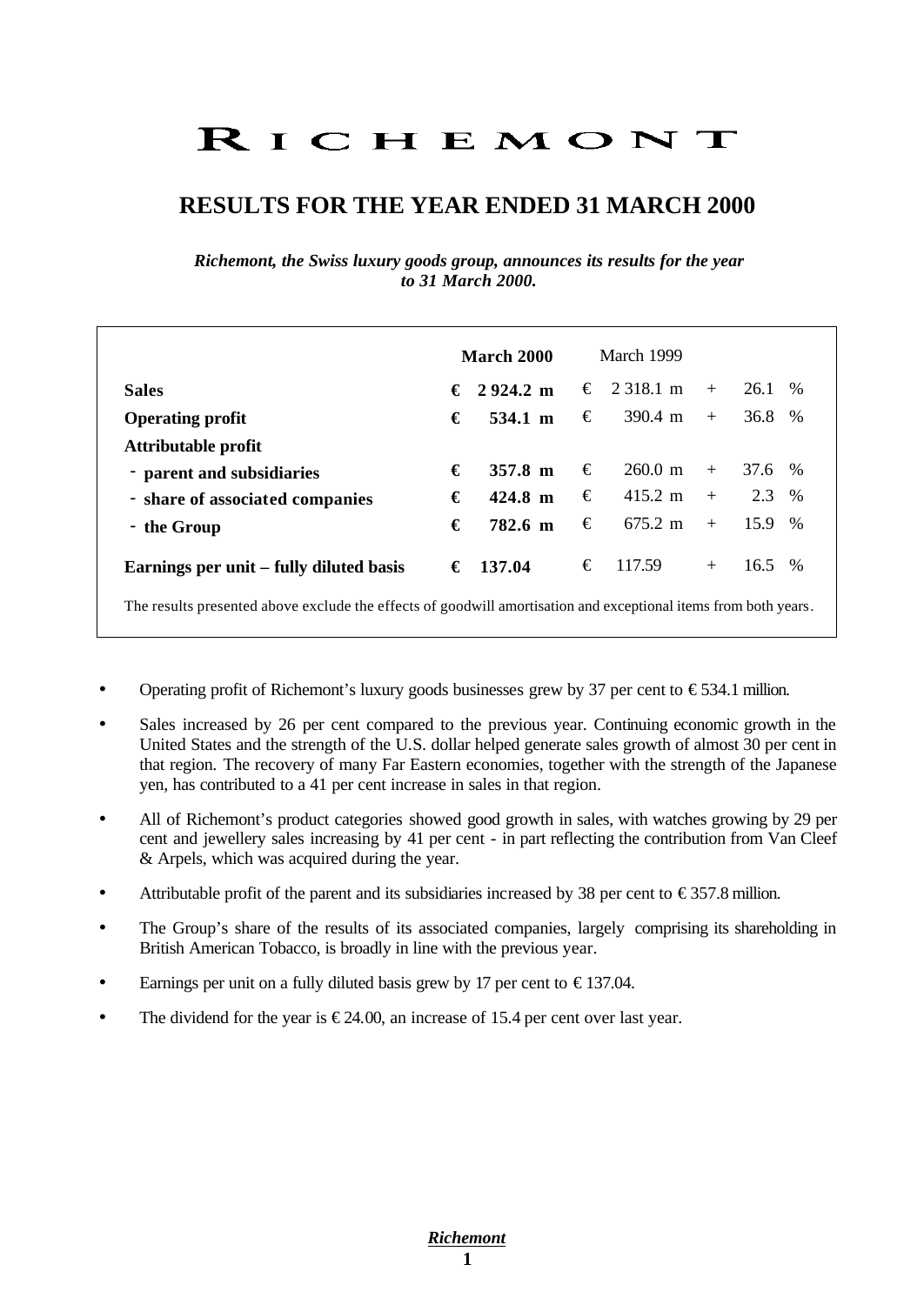#### **Sales and operating profit**

The Group had an excellent year, with sales increasing by 26.1 per cent and operating profit increasing by 36.8 per cent to  $\epsilon$ 534.1 million. This in part reflected the continuing strength of the U.S. economy and the recovery in the important Far Eastern economies, following the economic difficulties of the previous two years. The strength of both the U.S. dollar and the Japanese yen has also had a positive impact on the Group's results, given its largely European manufacturing base.

|                         | <b>March 2000</b><br>$\epsilon_{m}$ | March 1999<br>$\epsilon$ m |                     |
|-------------------------|-------------------------------------|----------------------------|---------------------|
| <b>Sales</b>            | 2924.2                              | 2 3 1 8 .1                 | 26.1<br>$\%$<br>$+$ |
| Cost of sales           | (995.0)                             | (839.8)                    | 18.5<br>$\%$<br>$+$ |
| Gross margin            | 1929.2                              | 1 478.3                    | 30.5<br>$\%$<br>$+$ |
| Net operating expenses  | (1395.1)                            | (1087.9)                   | 28.2 %<br>$+$       |
| <b>Operating profit</b> | 534.1                               | 390.4                      | 36.8<br>%<br>$+$    |
|                         |                                     |                            |                     |

The Group's gross margin percentage increased to 66.0 per cent of sales, reflecting particularly favourable exchange rates, an increasing share of sales through the retail network and product mix changes, particularly in respect of watch sales. This increase translated into a 30.5 per cent growth in aggregate gross margin compared to the year to 31 March 1999.

Operating expenses grew by 28.2 per cent, reflecting a number of factors including the expansion of the retail network, higher rentals for certain boutiques - which are directly linked to the value of sales - and the strength of both the dollar and the yen. Notwithstanding the overall level of increase in operating expenses, operating margin increased from 16.8 to 18.3 per cent, resulting in operating profit growth of 36.8 per cent.

#### **Sales by region**

|          | March 2000<br>$\epsilon_{m}$ | March 1999<br>$\epsilon$ m |                                     |
|----------|------------------------------|----------------------------|-------------------------------------|
| Europe   | 1 1 5 2 . 6                  | 994.3                      | $+$ 15.9<br>$\%$                    |
| Far East | 1 1 1 5 . 6                  | 790.9                      | $+ 41.0$<br>$\%$                    |
| Americas | 605.6                        | 468.3                      | $+29.3$<br>%                        |
| Other    | 50.4                         | 64.6                       | 21.9<br>$\%$<br>$\omega_{\rm{max}}$ |
|          | 2924.2                       | 2 3 1 8 .1                 | $+26.1$<br>%                        |

Growth of sales of 41 per cent in the Far East reflected the recovery of certain domestic markets and the increase in tourism in consequence of the economic recovery in the region as well as the benefit of the strength of the yen. The Group's level of sales in the Japanese market has seen substantial growth in the year, primarily due to the success of Cartier in that market. Sales in Europe have grown by 15.9 per cent, despite a slow start to the year, benefiting in part from the inclusion of Van Cleef & Arpels in the second six months of the year. The continuing strength of the U.S. economy has also led to strong growth for many of the Group's brands represented in that market.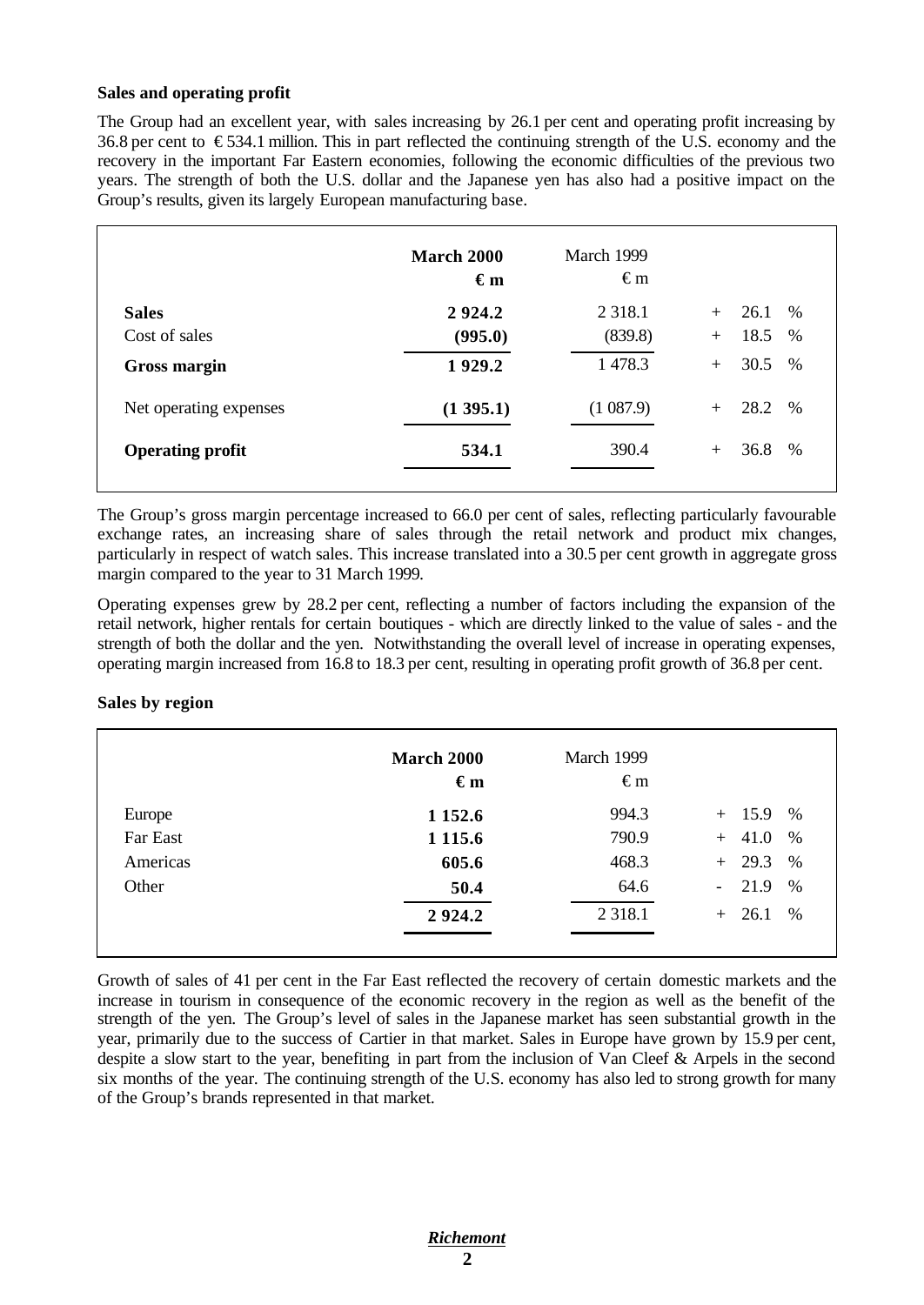#### **Sales by product line**

|                            | <b>March 2000</b><br>$\epsilon_{m}$ | March 1999<br>€m |                        |
|----------------------------|-------------------------------------|------------------|------------------------|
| Jewellery                  | 667.4                               | 473.1            | 41.1<br>$\%$<br>$+$    |
| Gold and jewellery watches | 652.8                               | 532.8            | 22.5<br>$\%$<br>$+$    |
| Other watches              | 639.6                               | 466.4            | 37.1<br>$\%$<br>$+$    |
| Leather goods              | 267.1                               | 223.9            | 19.3<br>$\%$<br>$+$    |
| Writing instruments        | 234.2                               | 206.4            | 13.5<br>$\%$<br>$+$    |
| Menswear                   | 137.4                               | 111.8            | 22.9<br>$\%$<br>$+$    |
| Other                      | 325.7                               | 303.7            | 7.2<br>$\%$<br>$+$     |
|                            | 2924.2                              | 2 3 1 8 .1       | 26.1<br>$\%$<br>$^{+}$ |

Sales of all major product lines have shown strong growth, with particularly good increases in jewellery and watches.

The increase in jewellery sales largely reflects Cartier's continuing success with its established ranges and the launch of new products aimed at the gold jewellery market. The excellent performance by Cartier was complemented by an increase in Piaget jewellery lines and by the inclusion of Van Cleef & Arpels in the second half of the year.

Piaget and Vacheron Constantin, as well as Cartier, have reported good growth of gold and jewellery watches, enhanced by new product launches such as the *Altiplano* from Piaget and Vacheron Constantin's *Overseas* chronograph in gold.

The trend in many markets towards white metals, including steel, has been reflected in the steep rise in sales of other watches. The Cartier *Pasha* and *Tank Française* steel editions have been successfully launched to a wider market following last year's debut and the *Tank Basculante* has been a major success. Other brands also enjoyed success with new steel models, notably Baume & Mercier's *CapeLand*, Alfred Dunhill's *Facet* and Montblanc's growing range of watches.

In terms of leather goods, new product launches by Alfred Dunhill coincided with the recovery in the Far East and complemented the steady growth enjoyed by other brands. Lancel's continuing success in women's handbags reflects both the distinctive Lancel style and the level of service provided by the brand's extensive retail network.

The increase in writing instrument sales was largely due to the benefits of marketing programmes surrounding the 75<sup>th</sup> anniversary of Montblanc's *Meisterstück* range. Moreover, new products, such as Montblanc's *Platinum* line, Alfred Dunhill's *Gemline* and Cartier's *Diabolo,* all contributed to higher sales.

Menswear sales have increased primarily due to the positive market reaction to Alfred Dunhill's new collections. Hackett has also shown excellent growth, reflecting in part the positive impact of new store openings.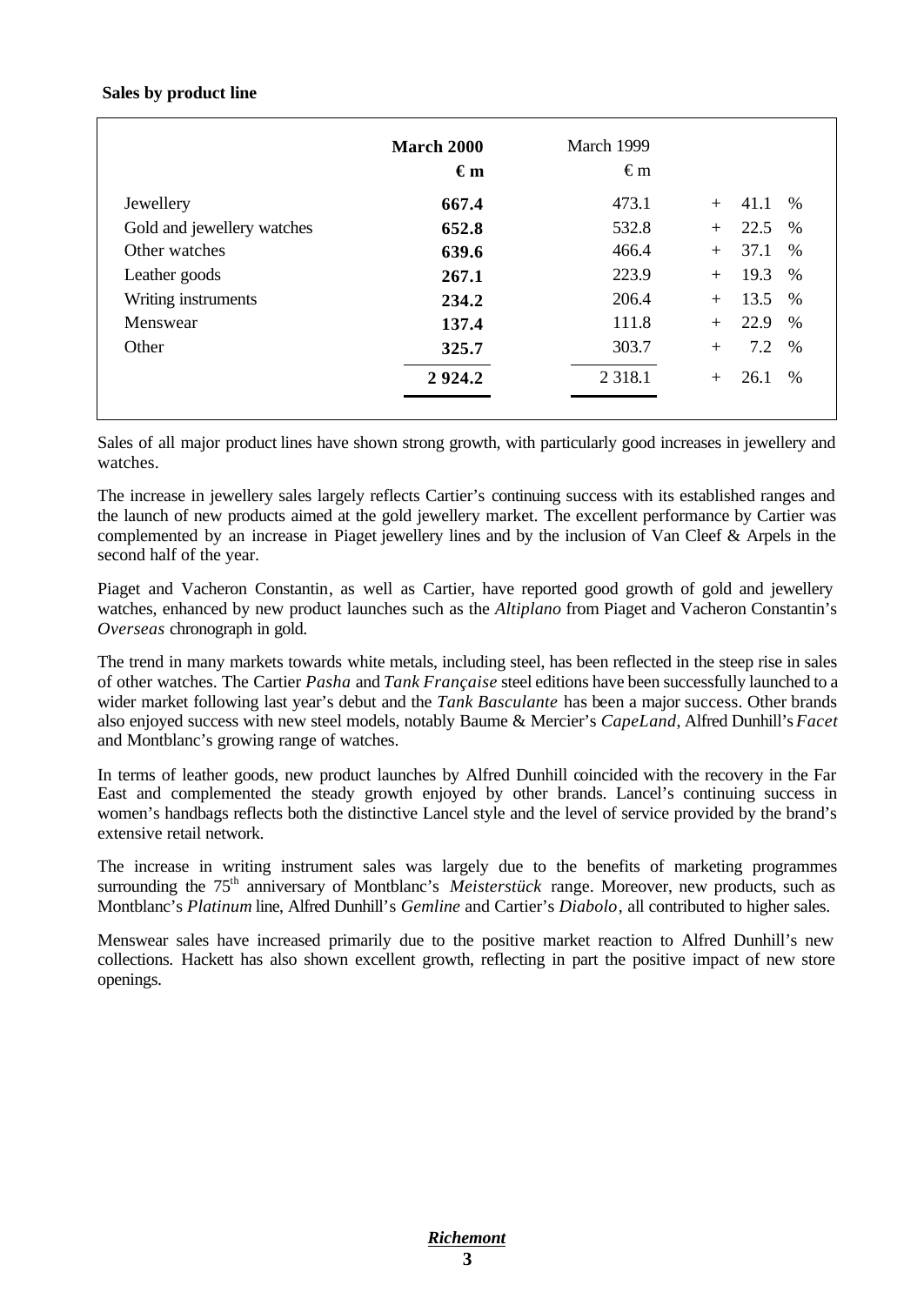#### **Sales by distribution channel**

|                 | March 2000<br>$\epsilon_{m}$ | March 1999<br>$\epsilon$ m |                 |
|-----------------|------------------------------|----------------------------|-----------------|
| Retail sales    | 1 272.1                      | 900.0                      | $+$ 41.3 %      |
| Wholesale sales | 1 652.1                      | 1 4 1 8 .1                 | $+$ 16.5 %      |
|                 | 2924.2                       | 2 3 1 8 .1                 | $\%$<br>$+26.1$ |
|                 |                              |                            |                 |

Retail sales showed excellent growth of 41 per cent. This reflected strong market demand for jewellery pieces and gold and jewellery watches, which are principally sold through the Group's own boutiques, together with the impact of new store openings.

During the year, 20 new boutiques were opened around the world, including six separate stores co-located on a single block on Madison Avenue, New York. This brings the total number of company-owned stores worldwide to 444, with a further 275 boutiques operated by third parties. Cartier introduced a new retail concept during the year with a major refurbishment of important boutiques in Paris and Tokyo. This programme will be rolled out over the coming few years.

Sales through wholesale channels (which include sales to boutiques operated by third parties) increased by 17 per cent over last year, reflecting the success of new products, increased demand in Far Eastern markets and the effect of increased Japanese tourism.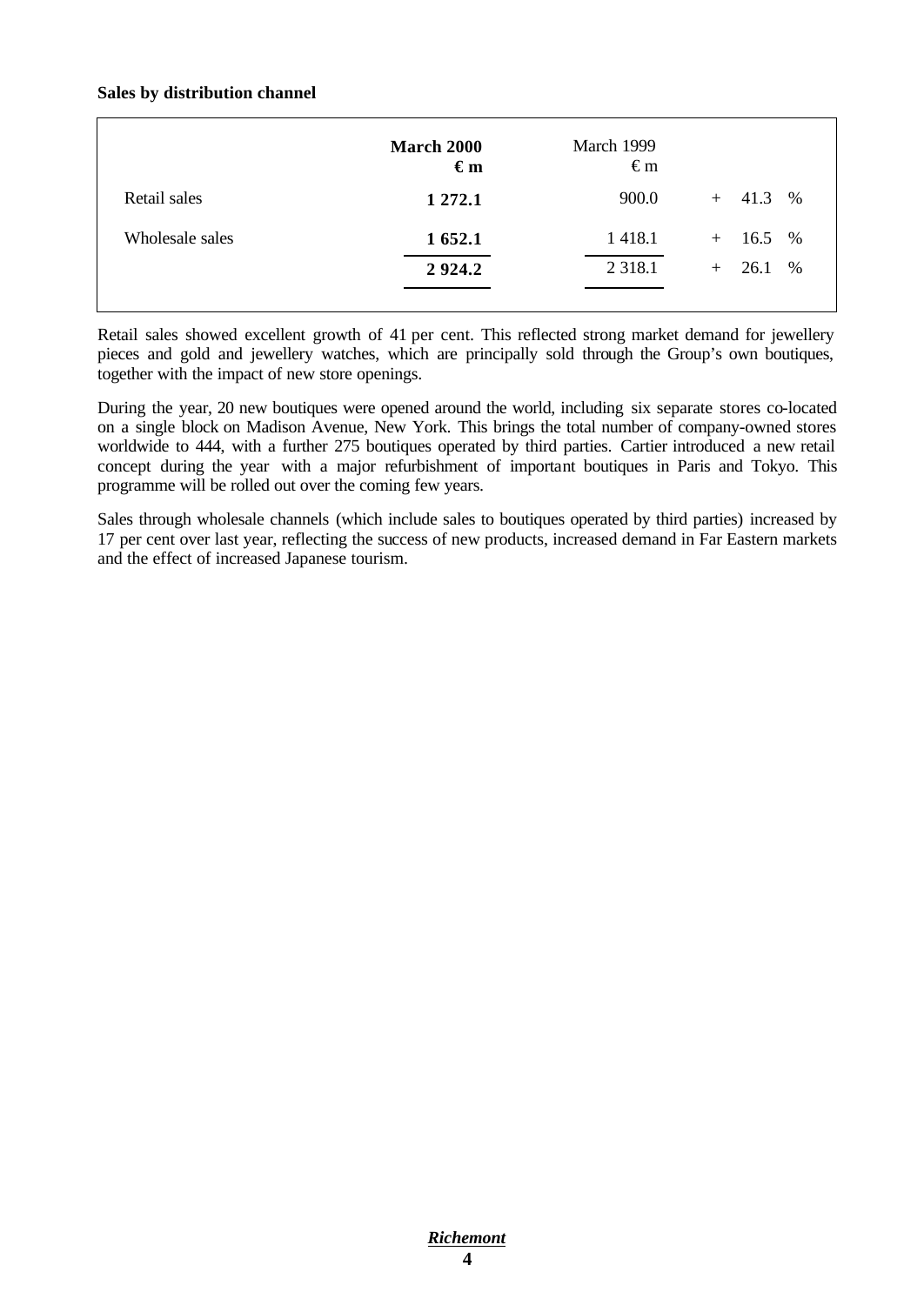#### **Accounting for associated companies**

Richemont's share of the results of associated companies was previously reported within the operating profit, net investment expense, taxation and minority interest captions of the Group's profit and loss account. Following the merger of Rothmans International with British American Tobacco in June 1999, the Board decided to adopt a revised presentation of the results of associated companies which will provide users of the financial statements with greater transparency in analysing the results of the luxury goods businesses. The Group's share of the attributable profit of associated companies is now presented as a separate caption within the profit and loss account. This is supplemented by the extensive financial information made available by those companies through their own annual and quarterly reporting to shareholders.

To facilitate comparability, the Group's 66.7 per cent interest in Rothmans International held during the year to 31 March 1999 and the two month period up to end May 1999 has been reflected in this report using the equity method and reflected in the Group's share of the results of associated companies. The 'Attributable profit of the parent and its subsidiaries' presented below therefore relates solely to Richemont's luxury goods operations and does not include the results of the tobacco business in either year.

#### **Consolidated profit and loss account**

The summary profit and loss account as well as the earnings per unit information set out below is presented on an adjusted basis, which excludes the effects of goodwill amortisation and exceptional items from the results for both years. A reconciliation of this profit and loss account to the Group's results on a reported basis is presented as an appendix to this announcement.

|                                                        | <b>March 2000</b><br>€m | March 1999<br>€m |
|--------------------------------------------------------|-------------------------|------------------|
| <b>Operating profit</b>                                | 534.1                   | 390.4            |
| Net investment expense                                 | (20.8)                  | (15.3)           |
| <b>Profit before taxation</b>                          | 513.3                   | 375.1            |
| Taxation                                               | (152.2)                 | (113.1)          |
| <b>Profit after taxation</b>                           | 361.1                   | 262.0            |
| Minority interests                                     | (3.3)                   | (2.0)            |
| Attributable profit of the parent and its subsidiaries | 357.8                   | 260.0            |
| Share of attributable profit of associates:            | 424.8                   | 415.2            |
| British American Tobacco / Rothmans International      | 430.0                   | 428.1            |
| $Canal+$                                               | 2.5                     | (1.9)            |
| <b>Hanover Direct</b>                                  | (7.7)                   | (11.0)           |
| <b>Attributable profit of the Group</b>                | 782.6                   | 675.2            |
| Earnings per unit - basic                              | €138.39                 | €117.59          |
| Earnings per unit - fully diluted                      | €137.04                 | €117.59          |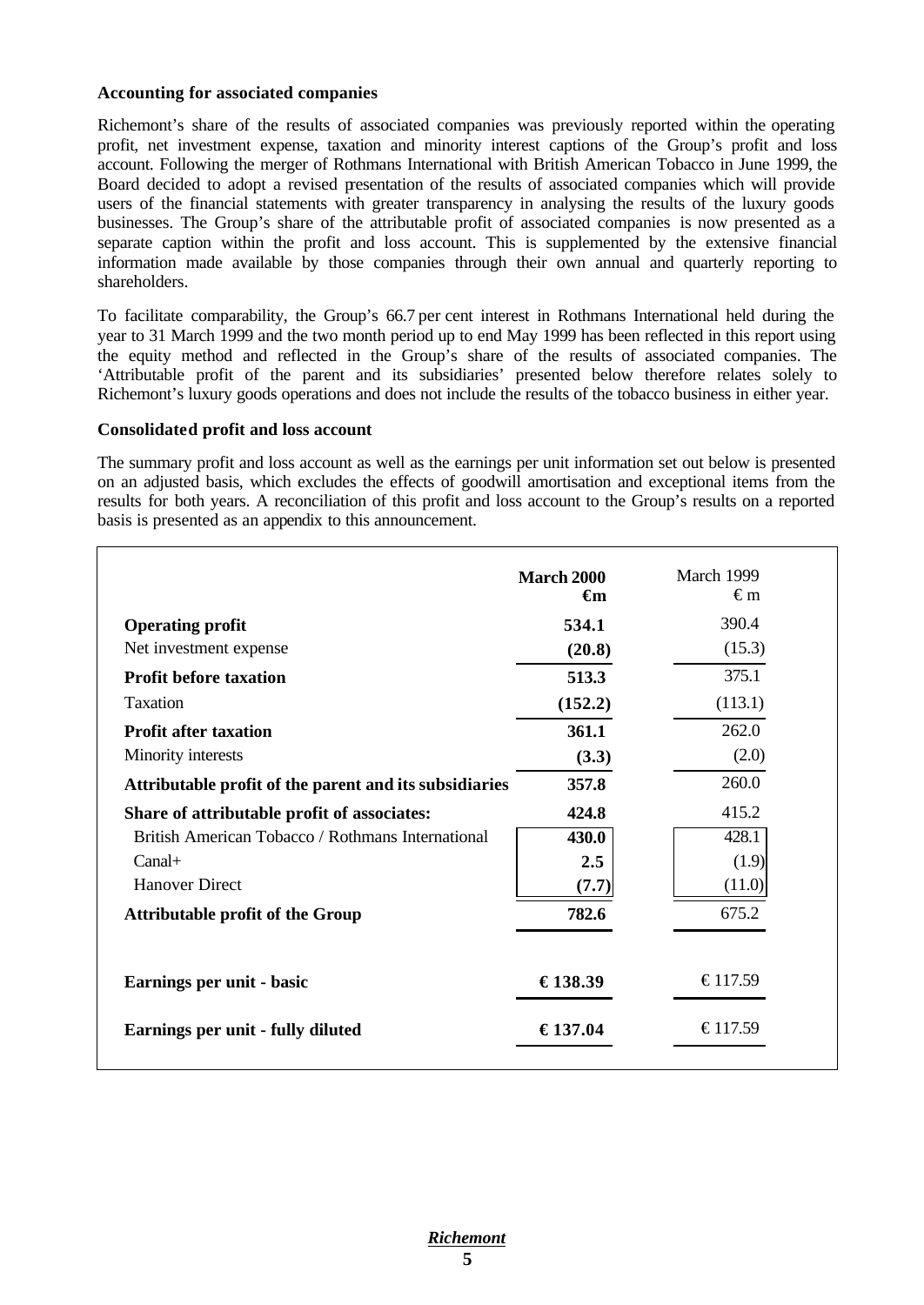#### **Consolidated profit and loss account (continued)**

Net investment expense increased by  $\epsilon$  5.5 million to  $\epsilon$  20.8 million, primarily due to the cost of financing the Richemont unit buy-back scheme and the acquisition of Van Cleef & Arpels.

The Group's tax rate is largely in line with the prior year, with an overall effective rate of 29.6 per cent compared to 30.1 per cent in the year to 31 March 1999.

The attributable profit of the parent company and its subsidiaries, representing the Group's luxury goods business, has increased by  $\epsilon$  97.8 million, or 37.6 per cent, largely in line with the increase in the Group's operating profit.

The Group's associates contributed  $\epsilon$ 424.8 million at the attributable profit level. The Group's tobacco interests, previously held through Rothmans International and following the merger of Rothmans International with British American Tobacco in June 1999 through the Group's 23.3 per cent interest in British American Tobacco, contributed  $\epsilon$ 430.0 million to this figure.

This increased contribution from associates resulted in Group attributable profit being  $\epsilon$  107.4 million higher than in the year to March 1999, an increase of 15.9 per cent.

Basic earnings per unit is calculated by reference to the weighted average number of units outstanding during the year of 5 655 018 units and the attributable profit of the Group on an adjusted basis of € 782.6 million for the year. This takes into account the effects of the buy-back of units implemented during the current and previous years.

Fully diluted earnings per unit has grown by 16.5 per cent to  $\epsilon$ 137.04. This is calculated by reference to 5 742 000 units outstanding and attributable profit on an adjusted basis for the year of  $\epsilon$ 786.9 million which reflects the notional additional interest of  $\epsilon$ 4.3 million which would have accrued to the company had the full number of shares been outstanding during the year.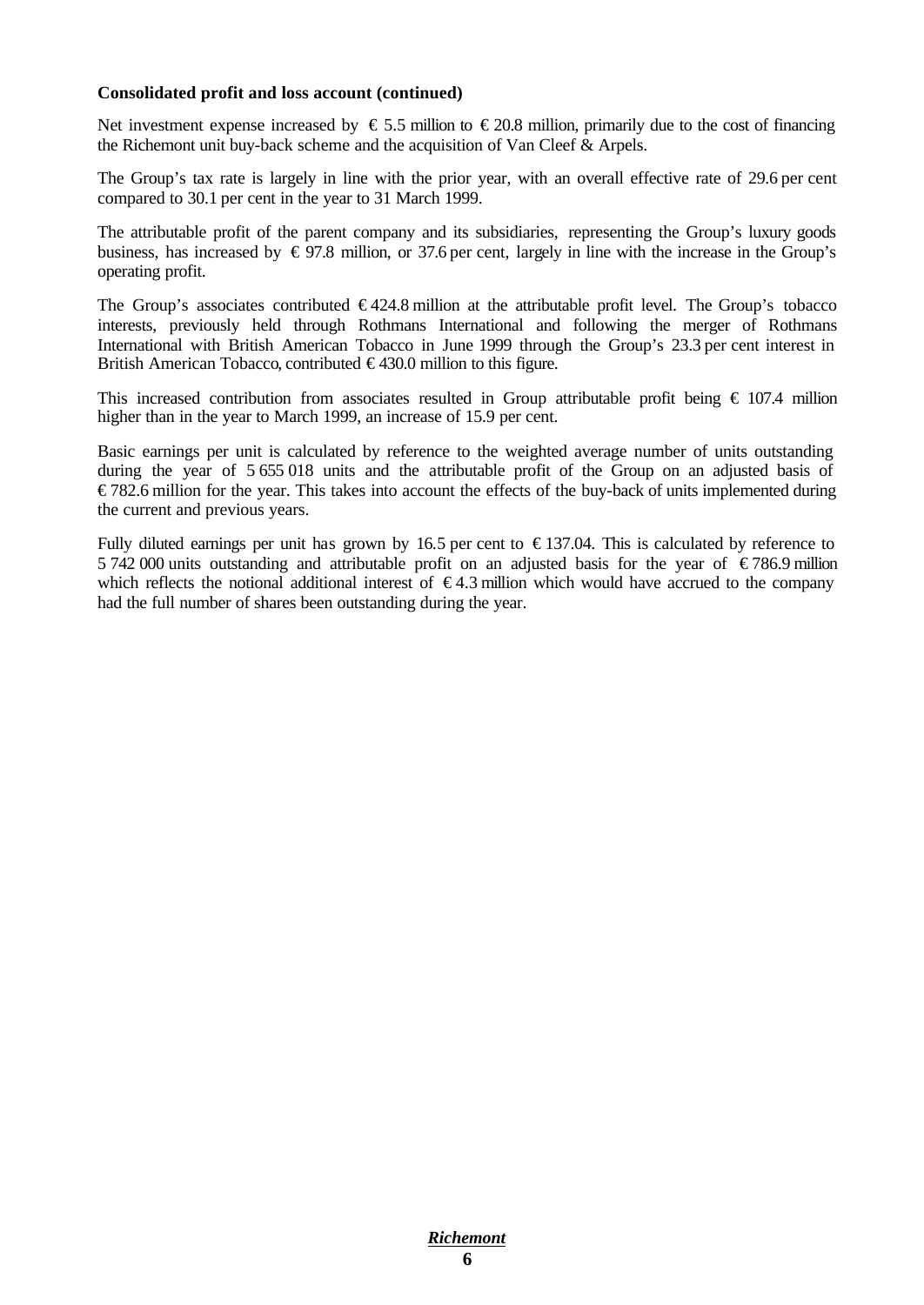#### **Associated companies - British American Tobacco p.l.c.**

The merger of Rothmans International and British American Tobacco p.l.c. ("BAT") was completed on 7 June 1999. In consequence, Richemont has equity accounted its 66.7 per cent interest in Rothmans International for the two-month period ended 31 May 1999 and its effective 23.3 per cent interest (being two thirds of the 35 per cent equity interest held jointly with Rembrandt Group Limited) in BAT for the period 1 June 1999 to 31 March 2000.

As BAT's financial year ends on 31 December, Richemont's accounting treatment involves adjustments to the results of BAT's financial year ended 31 December to eliminate the first three months of each year and to add the results for the quarter ending 31 March of the following year.

The table below illustrates the adjustments made to BAT's reported results for the period to 31 March 2000 for inclusion in Richemont's financial statements.

|                                                                                                                                                                                                                                | £m                        |
|--------------------------------------------------------------------------------------------------------------------------------------------------------------------------------------------------------------------------------|---------------------------|
| Attributable profit as reported by BAT for the year ended 31 December 1999                                                                                                                                                     | 556.0                     |
| Attributable profit as reported by BAT for the quarter ended 31 March 2000<br>Adjustments:                                                                                                                                     | 55.0                      |
| to eliminate the attributable profit of BAT for the five months to<br>31 May 1999<br>in respect of deferred taxation (see below)<br>$\overline{\phantom{a}}$<br>to eliminate goodwill amortisation<br>$\overline{\phantom{a}}$ | (236.0)<br>112.0<br>246.0 |
| to eliminate exceptional items:<br>$\overline{\phantom{a}}$                                                                                                                                                                    |                           |
| restructuring costs arising from the merger<br>$\overline{\phantom{a}}$<br>gain on disposal of brands                                                                                                                          | 245.0<br>(52.0)           |
| restructuring costs arising from Imasco transaction                                                                                                                                                                            | 45.0                      |
| charge on acquisition of Japanese distributor                                                                                                                                                                                  | 50.0                      |
| others                                                                                                                                                                                                                         | 3.0                       |
| Adjusted attributable profit of BAT for the period 1 June 1999<br>to 31 March 2000                                                                                                                                             | 1 0 24.0                  |
| Richemont's 23.3 % share of the attributable profit of BAT<br>for the period 1 June 1999 to 31 March 2000                                                                                                                      | 238.9                     |
| Richemont's 66.7 % share of the attributable profit of Rothmans International<br>for the period 1 April 1999 to 31 May 1999                                                                                                    | 36.4                      |
| Results of the Group's tobacco interests<br>for the period 1 April 1999 to 31 March 2000                                                                                                                                       | 275.3                     |
|                                                                                                                                                                                                                                | $\epsilon_{m}$            |
| Converted at the average $E$ rate of 0.64 for the year                                                                                                                                                                         | 430.0                     |

Richemont's accounting policies conform with the valuation principles of International Accounting Standards, which require that full provision be made for all deferred tax assets and liabilities, whereas BAT prepares its financial statements under UK Generally Accepted Accounting Principles, which prescribe partial provisioning of deferred tax. An adjustment must therefore be made to account for the difference in the accounting treatment of deferred tax assets and liabilities.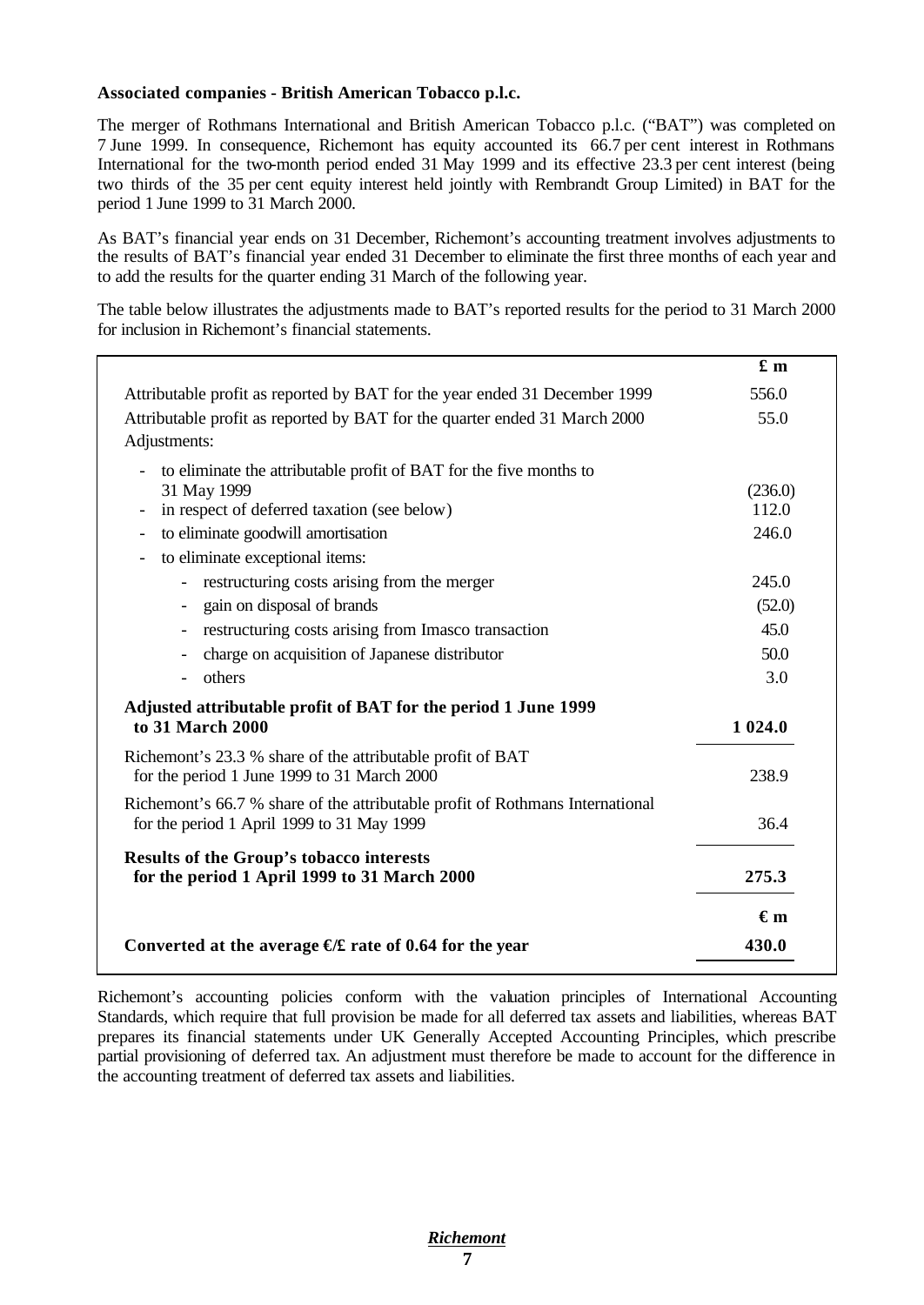#### **Associated companies - British American Tobacco p.l.c. (continued)**

Comparison of the results of Richemont's tobacco interests in the current and prior years is severely complicated by the impact of the merger of Rothmans International with BAT in June 1999. Whereas in the previous financial year Richemont directly held a 66.7 per cent interest in Rothmans International, in the year under review the results of Richemont's tobacco interests are made up as to a 66.7 per cent share of Rothmans International in April and May 1999 and an effective 23.3 per cent interest in the enlarged BAT for the latter ten months of the year.

In operational terms, the merger of the former Rothmans International operations with those of BAT is now complete. Cost savings as a result of the merger are already being realised and the anticipated level of savings of £ 250 million per annum will be achieved ahead of schedule . BAT has made rapid progress in simplifying its long-term brand portfolio with State Express 555, Kent, Lucky Strike, Benson & Hedges, Dunhill, Rothmans and Pall Mall being its main international brands for the future. As a consequence of the merger, BAT is in a strong position to further expand its position as the world's second largest tobacco company and, during 1999, increased its global market share to 15.4 per cent and its share of the important premium international brand segment to 17.6 per cent.

Richemont's share of the results of its tobacco operations grew by  $\epsilon$ 1.9 million or 0.4 per cent to € 430.0 million. The results of both periods are not directly comparable for the reasons given above and are further complicated by the impact of the translation of the results of both years from sterling into euros.

#### **Associated companies - Canal+**

During September 1999, Richemont completed the sale of its 15 per cent interest in Canal+ in exchange for a 2.9 per cent interest in Vivendi SA. Richemont received 17.5 million shares in Vivendi in exchange for its interest in Canal+. Vivendi, which prior to the transaction held a 34 per cent interest in Canal+, is a world leader in utilities and is a major participant in the construction, property and communication industries.

Richemont has equity accounted for its share of the results of Canal+ up to September 1999. Its share of the attributable profit of Canal+ for the nine months to 30 September 1999, after adjusting for goodwill amortisation, was  $\epsilon$ 2.5 million, compared to a loss of  $\epsilon$ 1.9 million for the previous twelve month period.

The Group's investment in Vivendi is included within short-term investments at 31 March 2000, as Richemont intends to dispose of its shares in Vivendi after September 2000, twelve months after completion of the above transaction. The disposal value of the investment has been locked in at some  $\epsilon$  1.2 billion following a hedging programme which was completed in December 1999.

#### **Associated companies - Hanover Direct**

Richemont has a 48 per cent interest in Hanover Direct Inc., a U.S. public company active in two main business areas – direct retailing through both catalogues and the Internet and the provision of fulfilment services to e-commerce retailers.

Over the last two years, Hanover Direct has been transformed from a traditional, catalogue-based direct retailer into an e-commerce oriented business. Two distinct, Internet-focused organisations have been established under the Hanover Direct banner.

In its financial year to 31 December 1999, Hanover Direct reported a net loss of \$ 16.9 million, largely as a result of the considerable investment made in launching the third party Internet fulfilment division. Richemont's equity accounted share of Hanover Direct's losses amounted to a loss of  $\epsilon$ 7.7 million, compared to a loss of  $\epsilon$ 11.0 million in the prior year.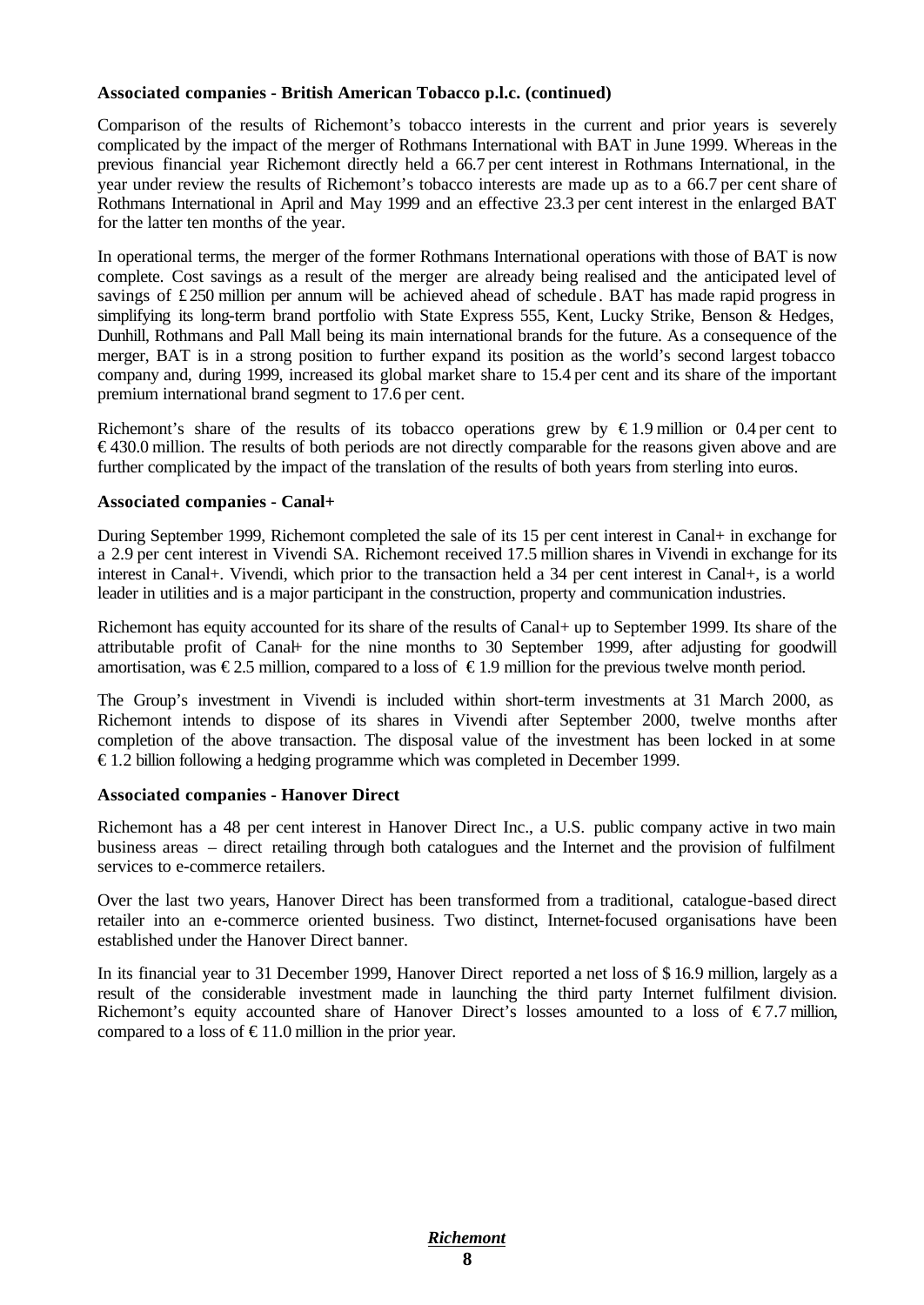#### **Consolidated cash flow**

| 390.4<br>Operating profit<br>534.1<br>58.8<br>Depreciation and other non-cash items<br>88.1<br>Decrease/(increase) in working capital<br>(154.7)<br>37.0<br>294.5<br>659.2<br>Net cash inflow from operating activities<br>Dividends received from associates<br>312.8<br>53.0<br>Returns on investments and servicing of finance<br>(25.7)<br>(22.4)<br>(125.0)<br><b>Taxation</b> paid<br>(146.0)<br>Net acquisitions of tangible fixed assets<br>(150.3)<br>(75.0)<br>Buy-back of Richemont units<br>(66.0)<br>(203.3)<br>Other acquisitions and investments<br>(50.2)<br>(288.1)<br>265.4<br>(97.9)<br>Net cash (outflow) / inflow before financing activities<br>Dividends paid<br>(96.5)<br>(117.9)<br>Other financing activities<br>(37.0)<br>(118.2)<br>Exchange rate effects<br>(8.9)<br>(66.7)<br>(Decrease) / increase in cash, cash equivalents<br>123.0<br>(400.7)<br>and short-term borrowings<br>(13.8)<br>109.2<br>Cash and cash equivalents at beginning of year<br>109.2<br>(291.5)<br>Cash and cash equivalents at end of year | March 2000<br>$\epsilon$ m | March 1999<br>€m |
|---------------------------------------------------------------------------------------------------------------------------------------------------------------------------------------------------------------------------------------------------------------------------------------------------------------------------------------------------------------------------------------------------------------------------------------------------------------------------------------------------------------------------------------------------------------------------------------------------------------------------------------------------------------------------------------------------------------------------------------------------------------------------------------------------------------------------------------------------------------------------------------------------------------------------------------------------------------------------------------------------------------------------------------------------|----------------------------|------------------|
|                                                                                                                                                                                                                                                                                                                                                                                                                                                                                                                                                                                                                                                                                                                                                                                                                                                                                                                                                                                                                                                   |                            |                  |
|                                                                                                                                                                                                                                                                                                                                                                                                                                                                                                                                                                                                                                                                                                                                                                                                                                                                                                                                                                                                                                                   |                            |                  |
|                                                                                                                                                                                                                                                                                                                                                                                                                                                                                                                                                                                                                                                                                                                                                                                                                                                                                                                                                                                                                                                   |                            |                  |
|                                                                                                                                                                                                                                                                                                                                                                                                                                                                                                                                                                                                                                                                                                                                                                                                                                                                                                                                                                                                                                                   |                            |                  |
|                                                                                                                                                                                                                                                                                                                                                                                                                                                                                                                                                                                                                                                                                                                                                                                                                                                                                                                                                                                                                                                   |                            |                  |
|                                                                                                                                                                                                                                                                                                                                                                                                                                                                                                                                                                                                                                                                                                                                                                                                                                                                                                                                                                                                                                                   |                            |                  |
|                                                                                                                                                                                                                                                                                                                                                                                                                                                                                                                                                                                                                                                                                                                                                                                                                                                                                                                                                                                                                                                   |                            |                  |
|                                                                                                                                                                                                                                                                                                                                                                                                                                                                                                                                                                                                                                                                                                                                                                                                                                                                                                                                                                                                                                                   |                            |                  |
|                                                                                                                                                                                                                                                                                                                                                                                                                                                                                                                                                                                                                                                                                                                                                                                                                                                                                                                                                                                                                                                   |                            |                  |
|                                                                                                                                                                                                                                                                                                                                                                                                                                                                                                                                                                                                                                                                                                                                                                                                                                                                                                                                                                                                                                                   |                            |                  |
|                                                                                                                                                                                                                                                                                                                                                                                                                                                                                                                                                                                                                                                                                                                                                                                                                                                                                                                                                                                                                                                   |                            |                  |
|                                                                                                                                                                                                                                                                                                                                                                                                                                                                                                                                                                                                                                                                                                                                                                                                                                                                                                                                                                                                                                                   |                            |                  |
|                                                                                                                                                                                                                                                                                                                                                                                                                                                                                                                                                                                                                                                                                                                                                                                                                                                                                                                                                                                                                                                   |                            |                  |
|                                                                                                                                                                                                                                                                                                                                                                                                                                                                                                                                                                                                                                                                                                                                                                                                                                                                                                                                                                                                                                                   |                            |                  |
|                                                                                                                                                                                                                                                                                                                                                                                                                                                                                                                                                                                                                                                                                                                                                                                                                                                                                                                                                                                                                                                   |                            |                  |
|                                                                                                                                                                                                                                                                                                                                                                                                                                                                                                                                                                                                                                                                                                                                                                                                                                                                                                                                                                                                                                                   |                            |                  |
|                                                                                                                                                                                                                                                                                                                                                                                                                                                                                                                                                                                                                                                                                                                                                                                                                                                                                                                                                                                                                                                   |                            |                  |
|                                                                                                                                                                                                                                                                                                                                                                                                                                                                                                                                                                                                                                                                                                                                                                                                                                                                                                                                                                                                                                                   |                            |                  |

Cash generated by operating activities increased substantially by  $\epsilon$  364.7 million compared to the year to March 1999, reflecting both the significant improvement in the Group's operating profit and a decrease in working capital requirements, in contrast to the significant increase in the prior year.

The level of dividends received from associates decreased in the current year, reflecting the receipt of only an interim dividend from BAT in September 1999, following the merger of Rothmans International with BAT in June 1999. The BAT final dividend for 1999 was received in May 2000.

Investments in tangible fixed assets increased substantially, reflecting the Group's high level of capital expenditure during the year largely due to an expansion of the existing retail network of boutiques and the launch of an extensive programme to expand the Group's manufacturing base.

The Group commenced a unit buy-back programme in March 1999, initially to purchase 100 000 Richemont units. These units were acquired during March and April 1999 as a hedge against commitments in respect of a long-term equity based executive compensation plan. During the latter part of the financial year a further 50 000 units were purchased by the Group.

During the year the Group made a number of strategic investments totalling  $\epsilon$ 288.1 million, the most significant being the purchase of a 60 per cent stake in Van Cleef & Arpels.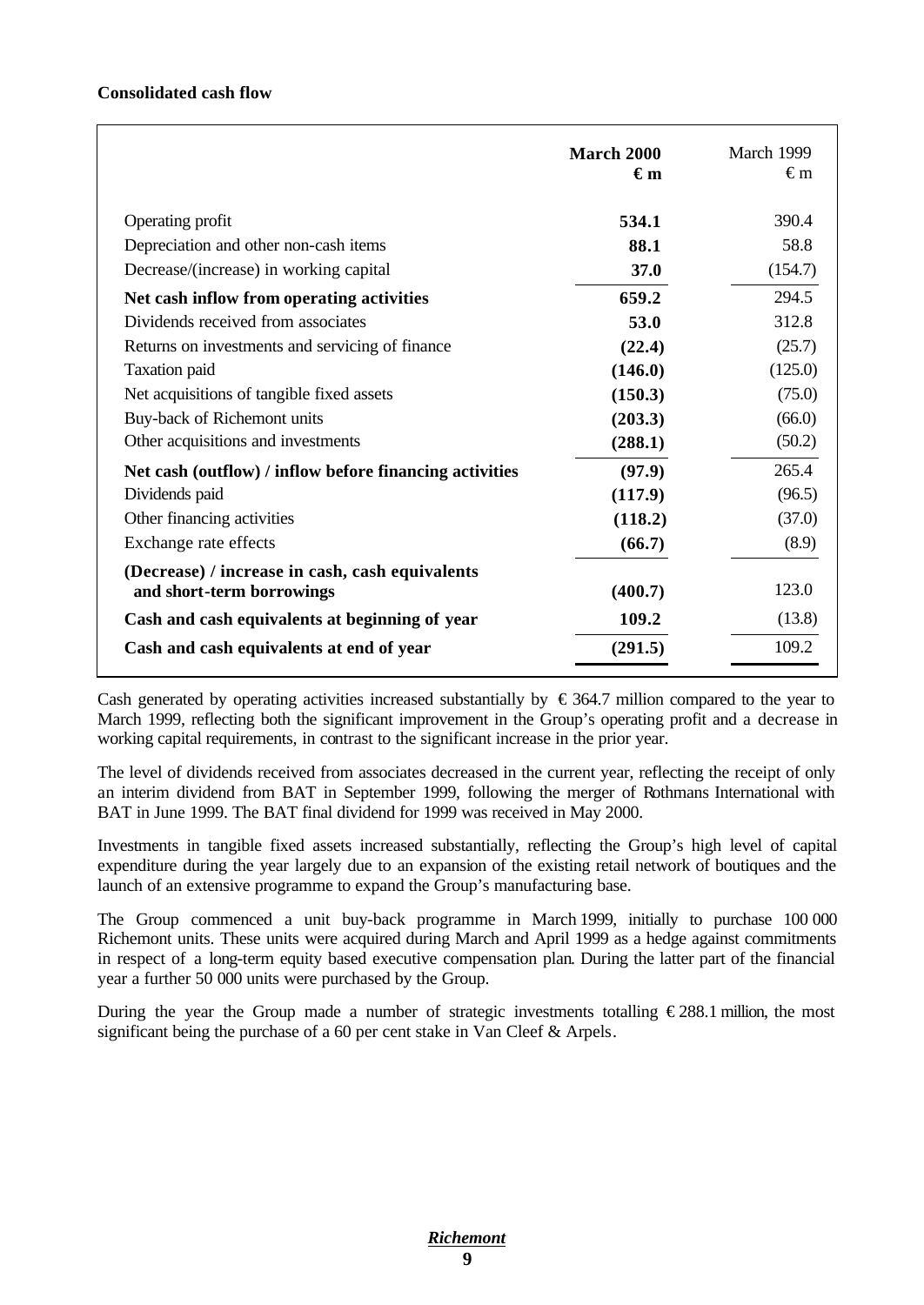#### **Consolidated balance sheet**

To facilitate comparison of the March 2000 balance sheet with the position at 31 March 1999, the March 1999 balance sheet is presented on a basis which effectively deconsolidates Richemont's interest in Rothmans International and presents it as an associated company.

| <b>Fixed assets</b>                              | <b>31 March 2000</b><br>€m | 31 March 1999<br>€m |
|--------------------------------------------------|----------------------------|---------------------|
| Tangible                                         | 482.9                      | 363.4               |
| Investments in associated companies              | 511.5                      | 1 540.3             |
| Other investments                                | 885.3                      | 185.0               |
|                                                  | 1879.7                     | 2 0 8 8.7           |
| Net working capital                              | 1 1 7 5 .7                 | 822.9               |
| Net operating assets                             | 3 0 5 5 .4                 | 2911.6              |
| Goodwill                                         | 4 9 10.1                   | 1 943.9             |
| Net borrowings                                   | (1004.1)                   | (720.7)             |
| Cash, cash equivalents and short-term borrowings | (291.5)                    | 109.2               |
| Long-term borrowings                             | (712.6)                    | (829.9)             |
| Other long-term liabilities                      | (102.2)                    | (78.0)              |
|                                                  | 6 859.2                    | 4 0 5 6.8           |
| Capital employed                                 |                            |                     |
| Unitholders' funds                               | 6 731.7                    | 4 047.7             |
| Minority interests                               | 127.5                      | 9.1                 |
|                                                  | 6 859.2                    | 4 0 5 6.8           |

The decrease in the reported level of investments in associated companies reflects the impact of the merger of Rothmans International with BAT.

Within other investments, the substantial increase compared to last year is in respect of the Group's investment in Vivendi. In the prior year, the Group equity accounted its 15 per cent interest in Canal+, which was included within investments in associates. Following the exchange of this investment for 2.9 per cent of Vivendi in September 1999, the carrying value of  $\epsilon$ 642.6 million in respect of Canal+ has been effectively reclassified within the Group's balance sheet to 'other investments'.

Net working capital increased by  $\epsilon$ 352.8 million. The small decrease in operating working capital shown in the cash flow statement was more than offset by several special factors. Amongst these were the inclusion in debtors of € 158 million in respect of the final dividend receivable from BAT for its 1999 financial year, an increase of some  $\epsilon$ 100 million in respect of working capital of businesses acquired during the year, with the balance being made up of foreign exchange effects and other non-cash items.

Goodwill increased substantially to  $\epsilon$ 4 910.1 million as a consequence of the Group's investment in BAT in June 1999.

Net borrowings increased by some  $\epsilon$ 283.4 million during the year, the cash generated by the Group's operations being more than offset by the significant long-term investments made in the Group's operating assets, strategic acquisitions and the cost of the buy-back of Richemont units.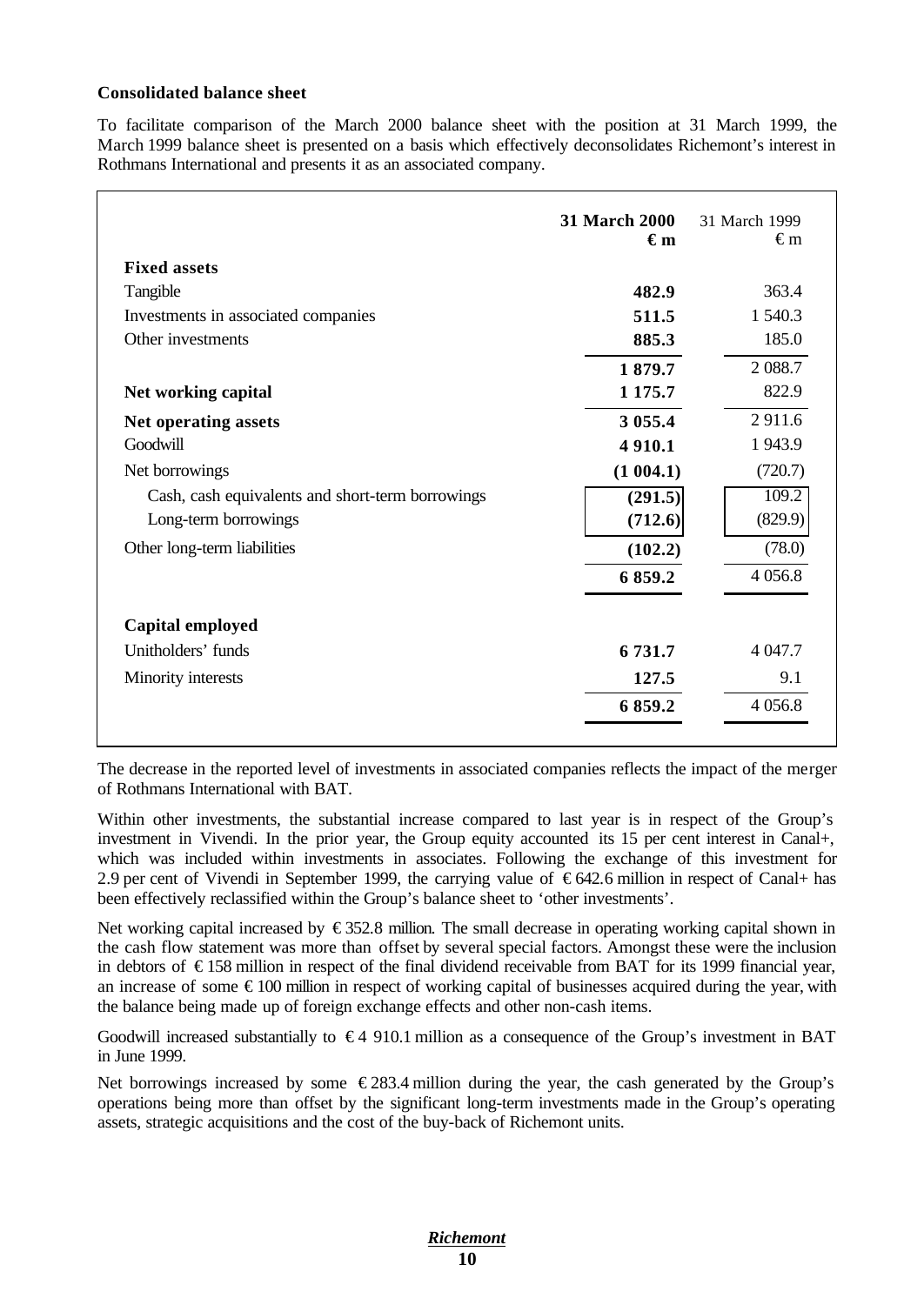#### **Changes in unitholders' funds**

The table below illustrates the movement in unitholders' funds during the year.

|                                                              | $\epsilon_{m}$ |
|--------------------------------------------------------------|----------------|
| Profit attributable to unitholders on an adjusted basis      | 782.6          |
| Goodwill amortisation                                        | (277.1)        |
| Exceptional items:                                           |                |
| as reported by the parent<br>$\qquad \qquad -$               | 2 5 8 2 . 4    |
| as reported by associated companies                          | (106.0)        |
| Profit attributable to unitholders on a reported basis       | 2 9 8 1.9      |
| Dividends declared and paid                                  | (117.9)        |
| Net adjustment in respect of buy-back of Richemont 'A' units | (171.5)        |
| Translation and other adjustments                            | (28.1)         |
| Net increase in unitholders' funds                           | 2 664.4        |
| Unitholders' funds at the beginning of the year              | 4 047.7        |
| Effect of applying revised accounting standard               | 19.6           |
| Unitholders' funds at the end of the year                    | 6.731.7        |

Unitholders' funds increased during the year by  $\epsilon$ 2 664.4 million, the increase being principally due to profit attributable to unitholders on a reported basis of  $\epsilon$ 2 981.9 million, reduced by the buy-back of Richemont 'A' units and the dividend of  $\epsilon$ 117.9 million declared at the annual general meeting in September 1999 and paid in October. Unitholders' funds at the end of the year amounted to € $6$  731.7 million.

In compliance with the recently introduced International Accounting Standard 19 (revised) in respect of employee benefits, the Group has, with effect from 1April 1999, amended its accounting policy in terms of employee benefits in general and pension obligations in particular. The transitional adjustment required to be recognised in terms of the balance sheet as at 31 March 1999 as an adjustment to the opening balance of retained earnings amounts to  $\epsilon$ 19.6 million.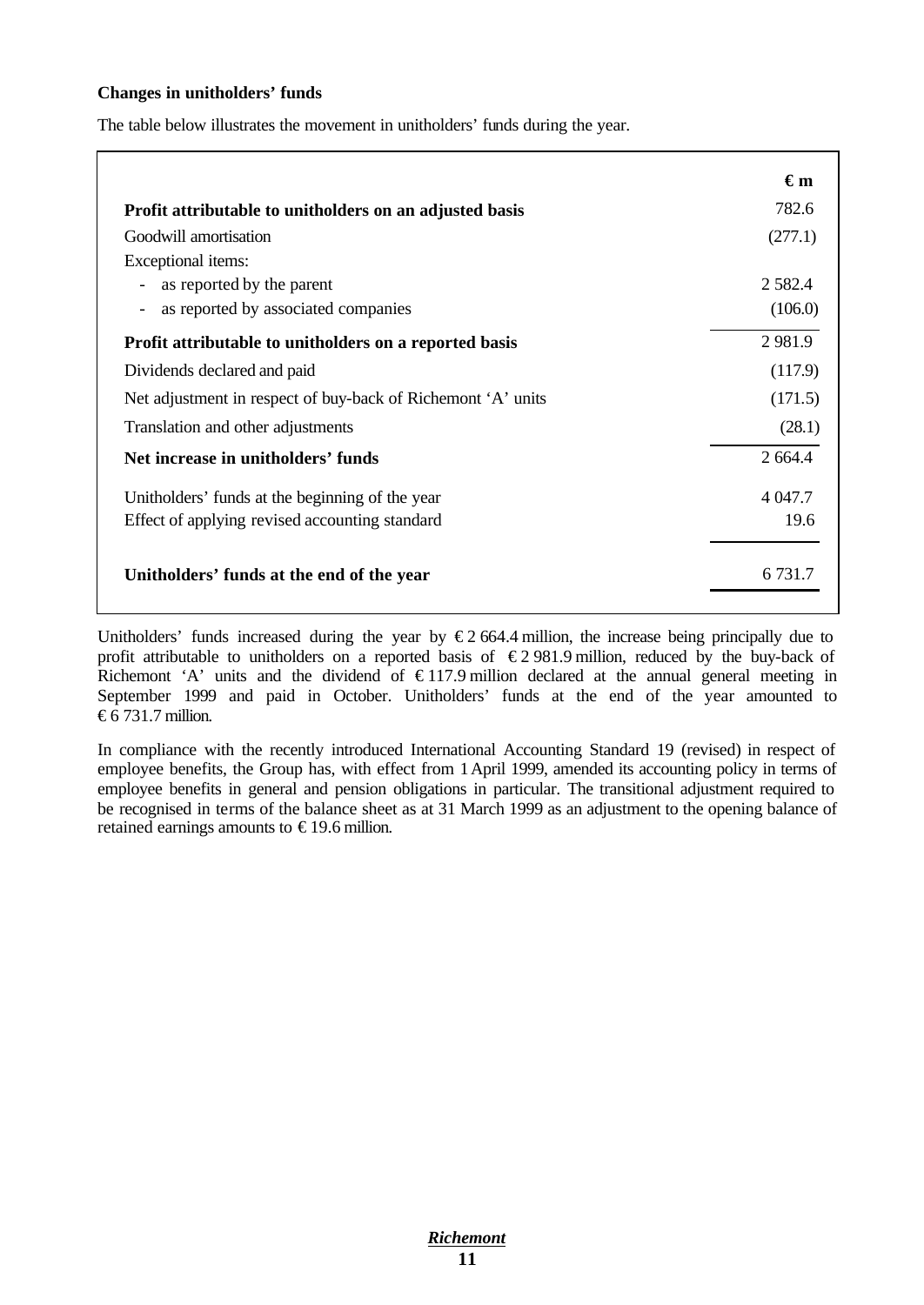#### **Redemption of BAT preference shares**

The Group gave notice during the year of its intention to exercise its put option in respect of one-half of the convertible redeemable preference shares which it holds in BAT. Richemont's share of the cash consideration in respect of these shares, amounting to £463.3 million (some  $\epsilon$ 740 million) has been received on 7 June 2000. Richemont's effective interest in BAT has therefore been reduced from 23.3 per cent to 21.1 per cent from that date.

#### **Dividend**

The Board of Directors has proposed a dividend payable of  $\epsilon$ 24.00 per unit. This represents an increase of 15.4 per cent over the euro equivalent of the £ 13.50 paid to unitholders in October 1999. The dividend will be payable on 2 October 2000.

#### **Annual General Meeting**

The Annual General Meeting of shareholders of Compagnie Financière Richemont AG will be held at 3.00 pm in the "Grosser Saal", Artherstrasse 2-4, 6300 Zug on Thursday, 14 September 2000.

**Nikolaus Senn Johann Rupert Chairman Chief Executive**

Compagnie Financière Richemont AG Zug, 8 June 2000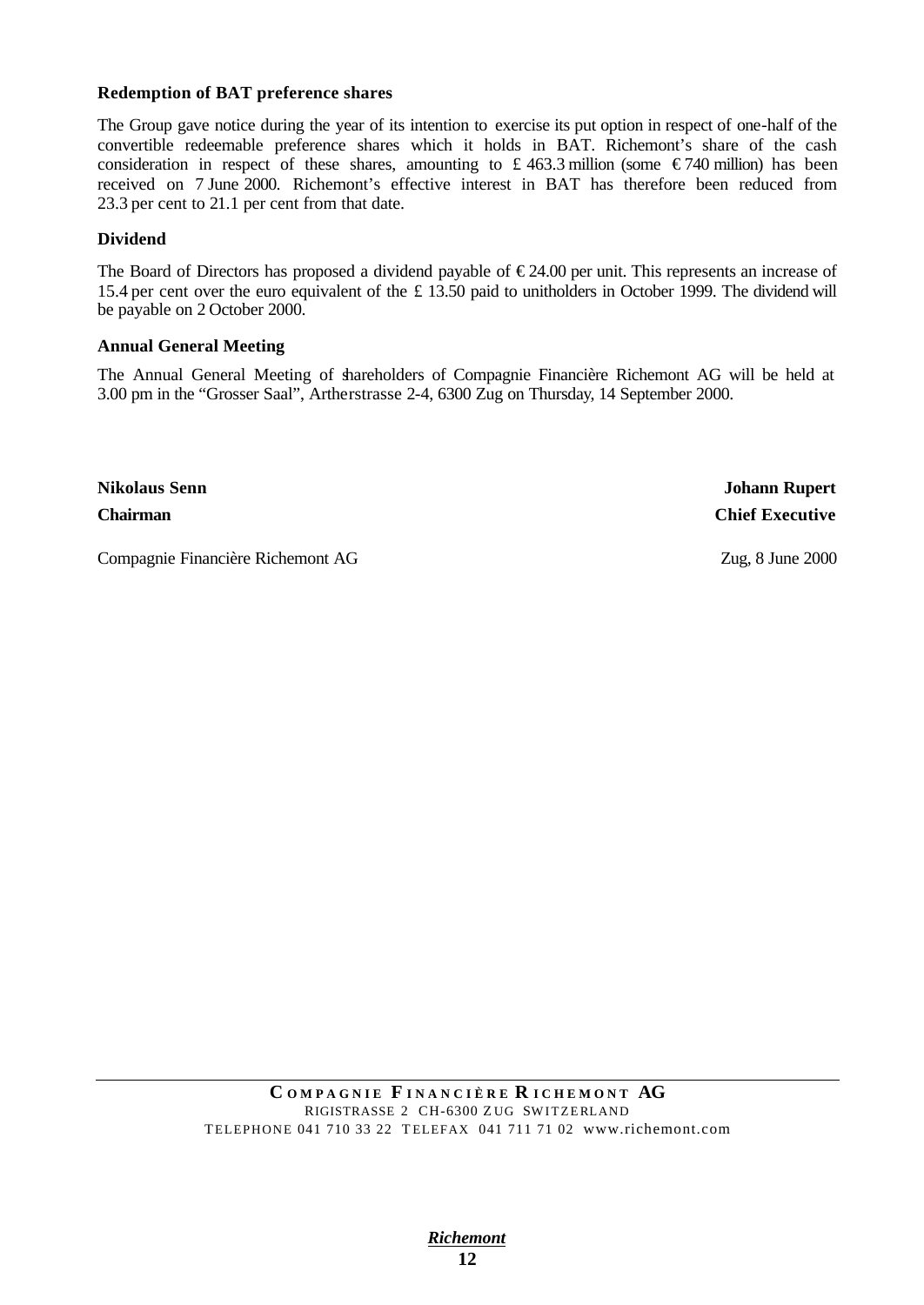## **Appendix 1**

## **Consolidated profit and loss account – on a reported basis**

|                                                                                                                                     | <b>Notes</b>   | <b>March 2000</b><br>$\epsilon_{\rm m}$ | March 1999<br>€m |
|-------------------------------------------------------------------------------------------------------------------------------------|----------------|-----------------------------------------|------------------|
| <b>Operating profit</b>                                                                                                             |                | 534.1                                   | 390.4            |
| Goodwill amortisation                                                                                                               | $\mathbf{1}$   | (80.6)                                  | (70.3)           |
| Exceptional items                                                                                                                   | $\overline{2}$ | 2582.4                                  |                  |
| Profit before net investment expense and taxation                                                                                   |                | 3 0 3 5 .9                              | 320.1            |
| Net investment expense                                                                                                              |                | (20.8)                                  | (15.3)           |
| <b>Profit before taxation</b>                                                                                                       |                | 3 015.1                                 | 304.8            |
| <b>Taxation</b>                                                                                                                     |                | (152.2)                                 | (113.1)          |
| <b>Profit after taxation</b>                                                                                                        |                | 2862.9                                  | 191.7            |
| Minority interests                                                                                                                  |                | (0.8)                                   | (2.0)            |
| Attributable profit of the parent and its subsidiaries                                                                              |                | 2862.1                                  | 189.7            |
| Share of attributable profit of associates                                                                                          |                | 119.8                                   | 283.6            |
| Share of attributable profit on an adjusted basis                                                                                   |                | 424.8                                   | 415.2            |
| Goodwill amortisation in respect of associates                                                                                      |                | (199.0)                                 | (131.6)          |
| Share of exceptional items reported by associates                                                                                   |                | (106.0)                                 |                  |
| Attributable profit of the Group on a reported basis                                                                                |                | 2981.9                                  | 473.3            |
| A summary of the effects of goodwill amortisation<br>and exceptional items on profit attributable to unitholders<br>is shown below: |                |                                         |                  |
| Attributable profit of the Group on a reported basis                                                                                |                | 2981.9                                  | 473.3            |
| Elimination of goodwill amortisation                                                                                                | 1              | 277.1                                   | 201.9            |
| Reported by the parent and its subsidiaries                                                                                         |                | 80.6                                    | 70.3             |
| In respect of associates                                                                                                            |                | 199.0                                   | 131.6            |
| Minority interests                                                                                                                  |                | (2.5)                                   |                  |
|                                                                                                                                     |                | (2476.4)                                |                  |
| Elimination of exceptional items                                                                                                    |                |                                         |                  |
| Gain arising from Rothmans International / BAT merger                                                                               |                | (2582.4)                                |                  |
| Reported by BAT                                                                                                                     |                | 106.0                                   |                  |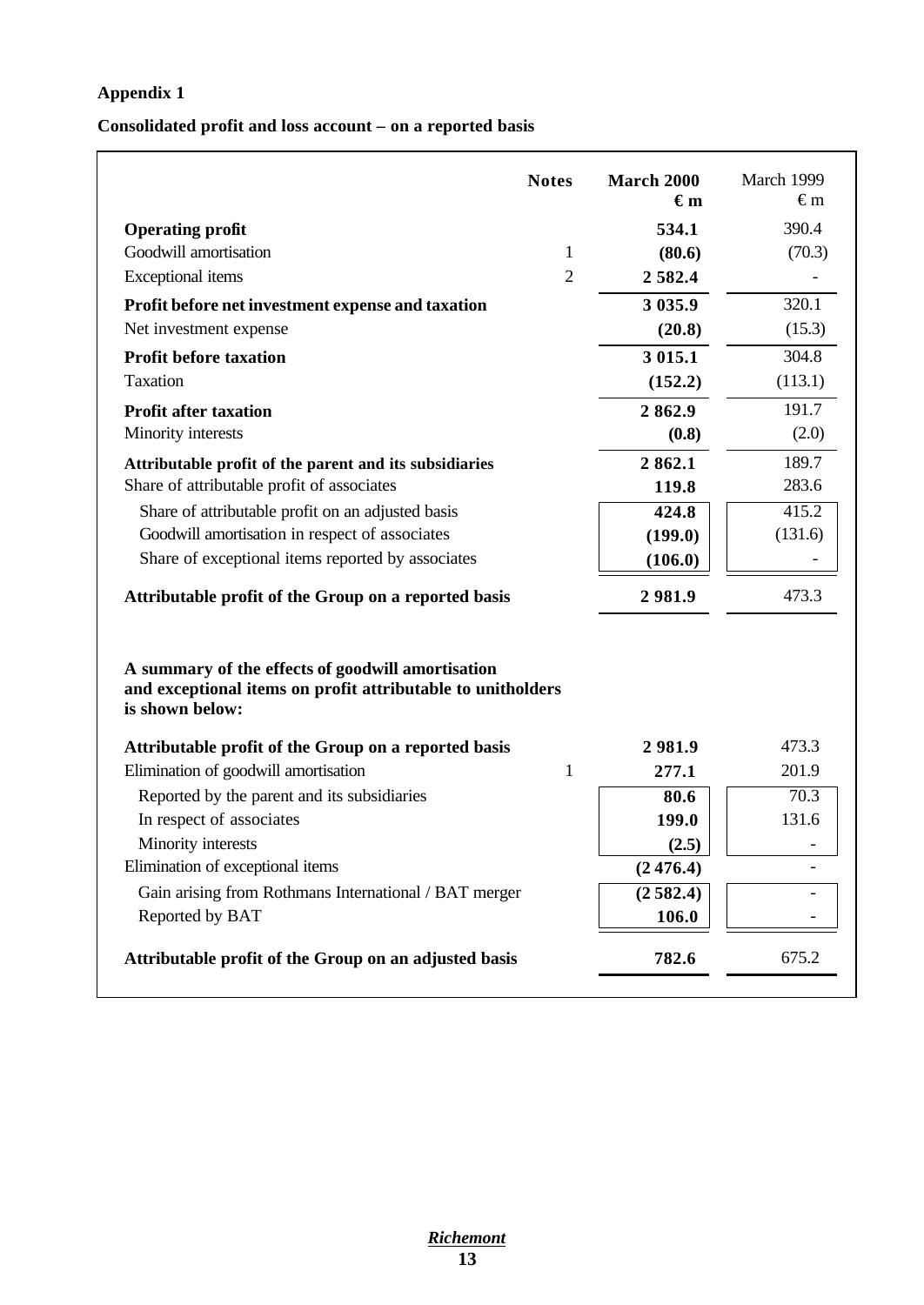#### **Note 1 - Goodwill amortisation**

As shown above, the reported results have been impacted by the Group's accounting policy of amortising goodwill through the consolidated profit and loss account. The goodwill amortisation charge at the pre-tax profit level for the year ended 31 March 2000 was  $\epsilon$ 80.6 million. An additional goodwill amortisation charge of  $\epsilon$ 199.0 million arises in respect of the Group's interest in associated companies. Of this, € 156.6 million relates to the Group's investment in BAT. The goodwill amortisation relating to minority interests is in respect of goodwill arising on the acquisition of Van Cleef & Arpels.

#### **Note 2 - Exceptional items**

The exceptional gain in the year to 31 March 2000 represents the gain realised by Richemont on the merger of Rothmans International with BAT. The transaction has been accounted for as a dilution of the Group's interest in Rothmans International in return for an equity interest in the enlarged BAT, resulting in a gain of € 2 582.4 million. The gain is calculated on the basis of the value of the shares in BAT received in consideration for the Group's interest in Rothmans International and the Group's share of the underlying net assets of Rothmans International together with the goodwill related thereto as at the date of transfer.

#### **Note 3 - Earnings per unit on a reported basis**

|                                               | <b>March 2000</b> | March 1999                       |
|-----------------------------------------------|-------------------|----------------------------------|
| Earnings per unit on a reported basis - basic | €527.30           | $\text{\textsterling}82.43$      |
| - fully diluted                               | €520.06           | $\textcolor{red}{\epsilon}82.43$ |

Basic earnings per unit is calculated by reference to the weighted average number of units outstanding during the year of 5655 018 units and the attributable profit of the Group of  $\epsilon$  2 981.9 million for the year. This takes into account the effects of the buy-back of 150 000 units implemented during the current and previous years, less 23 400 units sold to Group executives under the Group's executive unit purchase scheme.

Fully diluted earnings per unit is calculated by reference to 5742 000 units outstanding and attributable profit for the year of  $\epsilon$ 2 986.2 million which reflects the notional additional interest of  $\epsilon$ 4.3 million which would have accrued to the company had the full number of shares been outstanding during the year.

#### **Note 4 - Earnings per unit on an adjusted basis**

|                                                | <b>March 2000</b> | March 1999 |
|------------------------------------------------|-------------------|------------|
| Earnings per unit on an adjusted basis - basic | €138.39           | €117.59    |
| - fully diluted                                | €137.04           | €117.59    |

Basic earnings per unit is calculated by reference to the weighted average number of units outstanding during the year of 5 655 018 units and the attributable profit of the Group on an adjusted basis of € 782.6 million for the year. This takes into account the effects of the buy-back of units implemented during the current and previous years.

Fully diluted earnings per unit have grown by some 16.5 per cent to  $\epsilon$ 137.04. Fully diluted earnings per unit is calculated by reference to 5742 000 units outstanding and attributable profit on an adjusted basis for the year of  $\in$  786.9 million which reflects the notional additional interest of  $\in$  4.3 million which would have accrued to the company had the full number of shares been outstanding during the year.